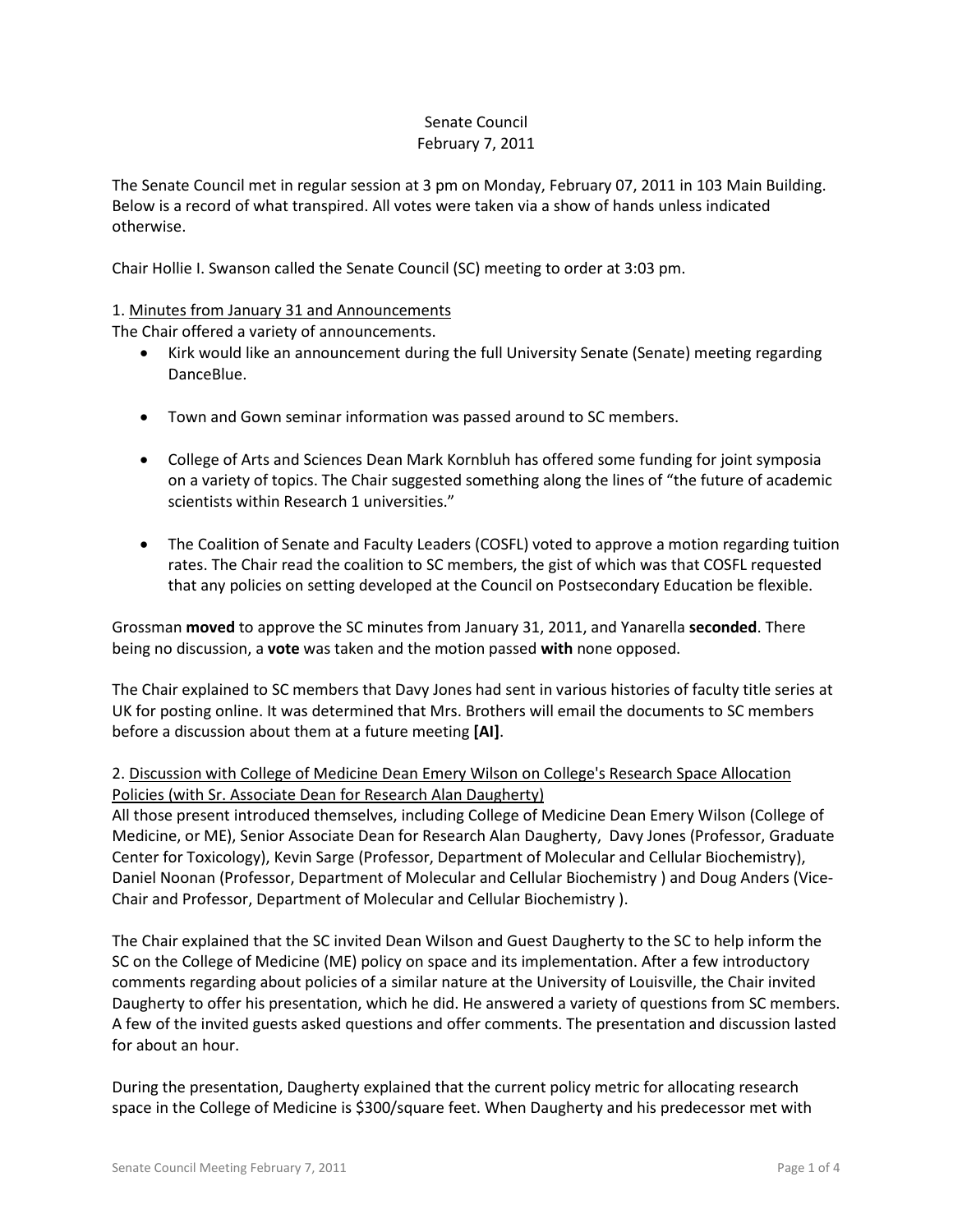department chairs and center directors and discussed the space allocation policy, its implementation and its annual modifications. They made a false assumption that the department chairs and center directors were passing the information on to the faculty of the department or center. A variety of SC members expressed concern that the input of faculty members within units was not being solicited, regardless of how much information was posted on websites.

The time being shortly after 4 pm, the Chair thanked Daugherty and Dean Wilson for attending and sharing information.

## 3. Old Business

# a. Action Items – Review Older Items

SC members discussed a variety of Action Items, particularly those that were shaded in grey on the list. The following items were determined to be moot or already in progress, and no longer needed to be on the list:

- Item number 27, ("Send SC's spring evaluation of President Todd to all Board of Trustees members. Share SC's spring evaluation of President Todd with faculty members. Create numerical ratings for the Board's evaluation in early fall and submit those privately.");
- Item number 38, ("Identify committee to review "graduate student/post-doc education and related issues.");
- Item number 43, ("Send email to faculty, perhaps jointly with Provost, to explain the only circumstances under which a tenured faculty member can be dismissed as a result of reorganization (under KRS statutes, and in accordance with AAUP guidelines)."); and
- Item number 45 ("Discuss the issues raised during the November 22 meeting regarding spring commencement ceremonies and whether college recognition ceremonies will continue.").

SC members discussed the Chair's intent to offer a "state of faculty affairs" address during the April Senate meeting. The Chair said that one idea was to review all the Senate committee reports and offer a summary. Kelly suggested she query the committees soon to solicit formal topics from them, by a certain date, to be sure the Chair has a broad overview of the issues that are percolating.

b. Proposed Changes to *Governing Regulations II* ("Governance of the University of Kentucky") Grossman **moved** to endorse the proposed changes to *Governing Regulations II*. Peek offered information about the proposed changes, and how they had changed since the SC last saw them.

During the discussion, Yanarella suggested SC members look into the process of appointing members to the Board of Trustees, and whether such appointments really reflected the proportionate representation based on the state's voter registration **[AI]**. Blonder suggested it be brought up at the next SC meeting for discussion.

Wermeling **seconded** the **motion** to endorse the proposed changes to *Governing Regulations II*. There being no further discussion, a **vote** was taken and the motion **passed** with none opposed.

## c. Proposed Changes to *Senate Rules 1.3.3.A* ("Senate Council Chair")

Steiner **moved** that the SC introduce the proposed new rule language to the Senate, and Grossman **seconded**. After Steiner offered some comments about the proposed new rule, Grossman **proposed a friendly amendment** that the following sentence be added at the end of the first paragraph of proposed language: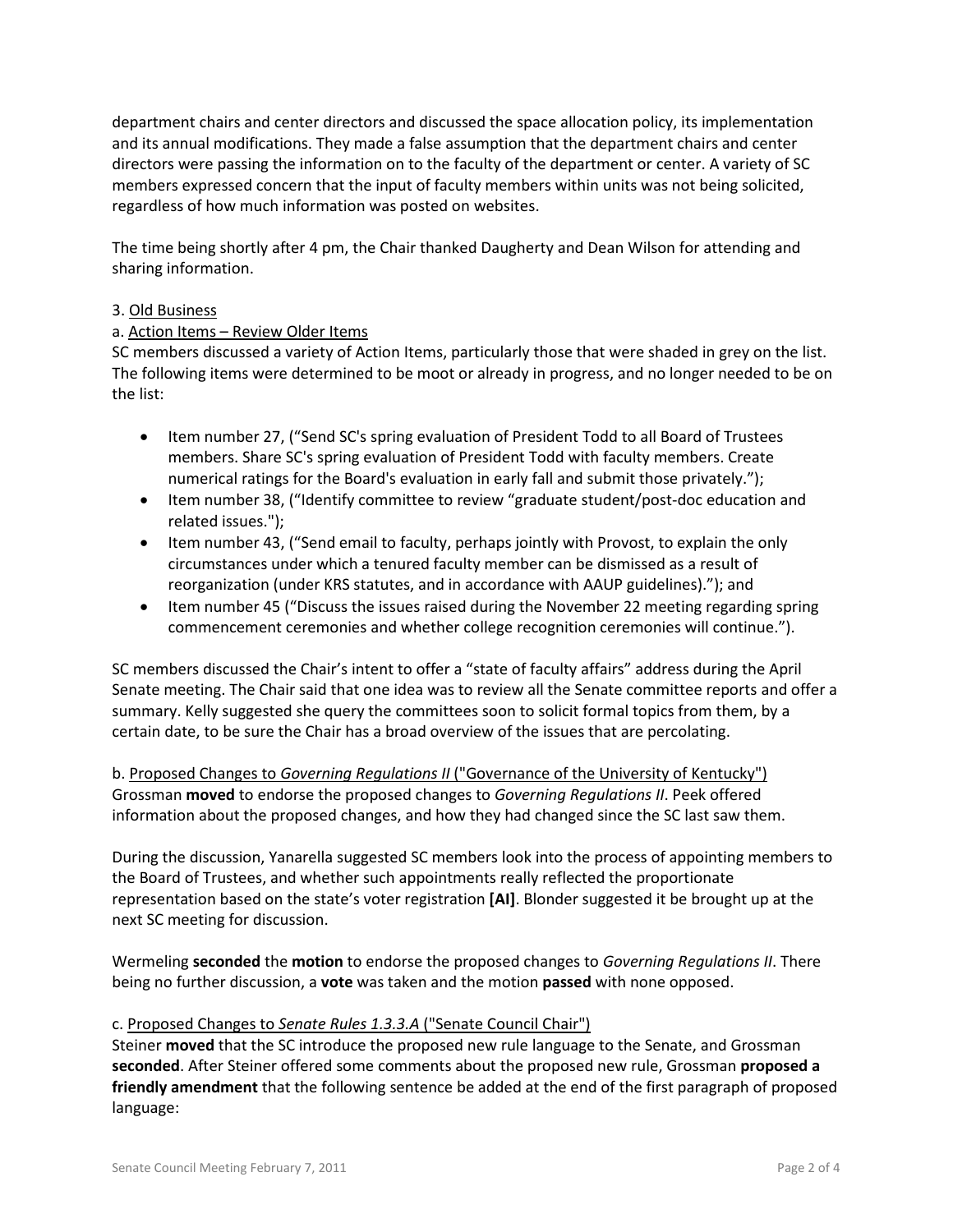# If the chair of the Senate's Rules and Elections Committee has identified only one candidate for the position, then that person shall become SC Chair without an election.

SC members engaged in a lively discussion about the various pros and cons of the proposed language. Guest Catherine Seago (Senate Parliamentarian) suggested that the language be accepted or not.

Grossman then **offered a friendly amendment** that language be added so that if an election in the Senate produces a tie, the SC shall choose the SC Chair from the leading candidates.

SC members then discussed the description of the statement requested of candidates. SC members were in favor of leaving the language somewhat vague, to allow for some leeway in the content of the statement. The Parliamentarian offered some suggestions for moving forward, parliamentarily.

After some time, the Chair suggested that the SC could present the item to the Senate for discussion purposes only, to get their input, and then hold another discussion at a future date. SC members were generally amenable to the idea. Steiner and Grossman **withdrew** their motions.

#### 4. Proposed New Senate Rule on Excused Absences for Religious Holidays

SC members discussed the proposed new rule, and had no objections. The **motion** to approve the proposed changes came from the ad hoc committee, therefore no **second** was necessary. There being no additional discussion, a **vote** was taken and the motion **passed** with none opposed.

5. Additional Honorary Degree Nominees from University Joint Committee on Honorary Degrees SC members discussed the additional two honorary degree nominees from the University Joint Committee on Honorary Degrees (UJCHD). After being presented by Jeannine Blackwell, chair of the UJCHD, SC members discussed the two additional nominees.

After discussion, Grossman **moved** that the elected faculty senators approve the addition of two more honorary degree nominees, so long as the Senate approves the proposed changes to *Senate Rules* pertaining to honorary degrees. Wermeling **seconded**. There being no further discussion, a **vote** was taken and the motion **passed** with eight in favor and one opposed.

#### 6. Tentative Senate Agenda for February 14

SC members discussed the tentative Senate agenda for February 14. It was decided to move the Athletics representative and University Appeals Board report to the end of the agenda. The proposed new rule on religious holidays was added, and SC members again agreed that the issue of electing the SC chair should be discussed within the SC more fully before presenting a motion to the Senate.

The meeting was adjourned about 5:20.

[The Action Items are a part of the minutes, but fall at the end of the document.]

Respectfully submitted by Hollie I. Swanson, Senate Council Chair